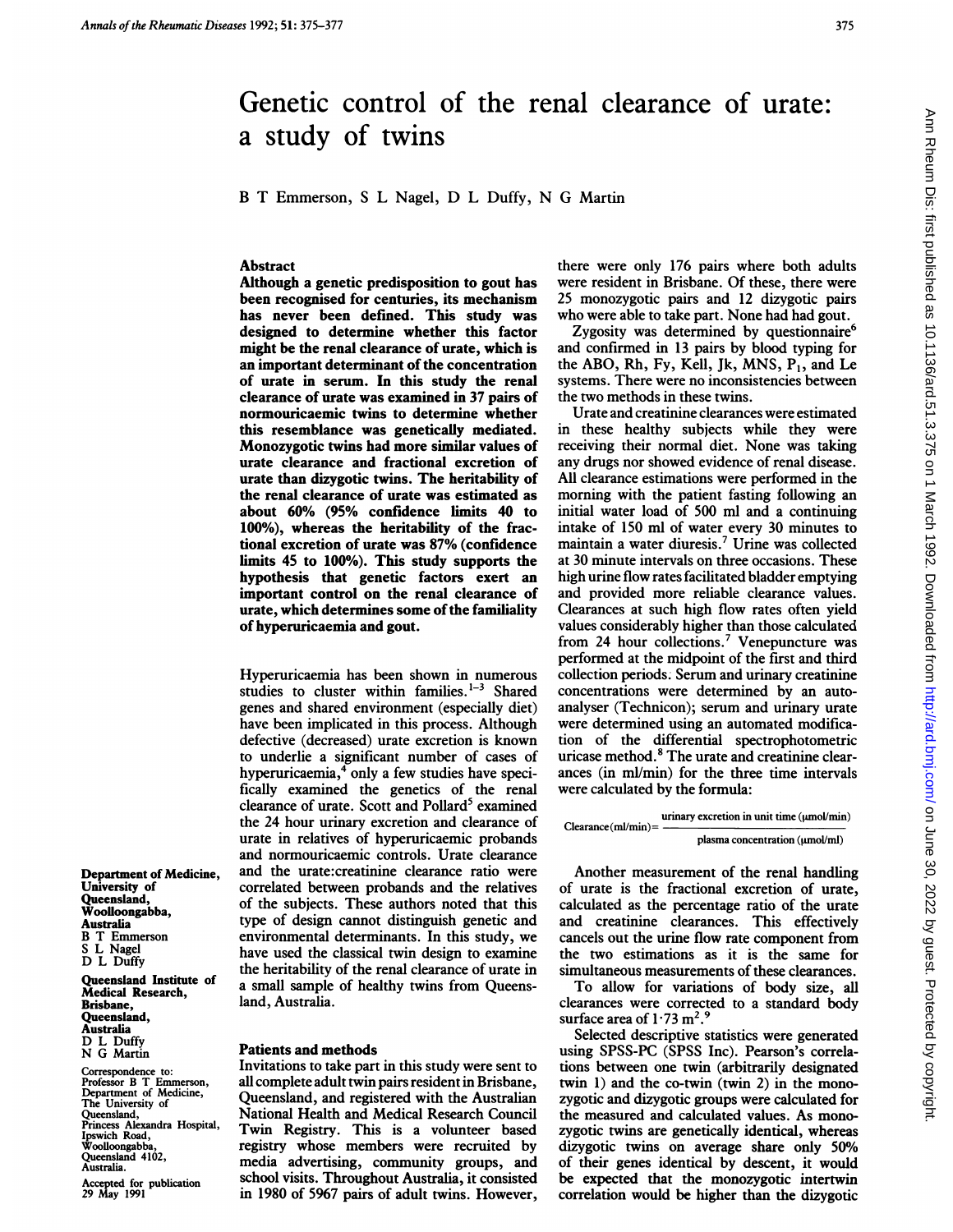correlation if genes exert an influence on the trait in question. Therefore, we initially tested the null hypothesis that the monozygotic and dizygotic correlations were equal with bootstrapped standard errors derived using PRELIS  $2.^{10}$  Using the results and methods of genetic path analysis, $<sup>11</sup>$  the variance of the trait was</sup> further partitioned into that due to an additive genetic variation  $(h^2)$ , shared or family environment  $(c^2)$ , and unique or unshared environmental influences  $(e^2)$ . A commonly cited summary measure is the 'broad' heritability, representing that proportion of the total variance under the control of genetic influences  $(h^2/V_T)$ . This path modelling has been performed with the structural equation modelling package LISREL 7.16.<sup>12</sup> It should be noted that the maximum likelihood derived results here are likely to be biased in such a small sample, and should be regarded with caution.

### Results

The mean age of the subjects recruited was 36 years (range 13-59). There were 37 men and 37 women. The serum urate concentration was significantly higher in the men than in the women  $(0.36 \, v \, 0.29, \, p < 0.001)$ . The mean creatinine clearance was 124 ml/min (range 43-199) and the mean urate clearance  $10.0$ ml/min (range  $4.4-22.2$ ). There was a highly significant correlation between any two of the clearance estimations in any subject  $(r=0.81$  for urate, 0-71 for creatinine, and 0-96 for the fractional excretion of urate). The data did not show any significant sex differences for urate and creatinine clearance, either corrected or uncorrected to the standard surface area, although a larger study group may have allowed such differences to be detected. As a result, the sexes have been pooled for genetic analyses. The Kolmogorov-Smirnov one sample test for normality suggested that tnese results came from a normal population  $(p=0.24)$ .

Table <sup>I</sup> Monozygotic and dizygotic intertwin correlations for urate and creatinine clearances corrected to a standard surface area of  $1.73$   $m<sup>2</sup>$ 

| Trait<br>Creatinine clearance<br>Urate clearance<br><b>Fractional excretion</b><br>of urate | Correlation coefficient (bootstrapped 95%<br>$CI$ <sup>*</sup> |                                                                   |  |  |  |
|---------------------------------------------------------------------------------------------|----------------------------------------------------------------|-------------------------------------------------------------------|--|--|--|
|                                                                                             | Monozygotic                                                    | Dizvgotic                                                         |  |  |  |
|                                                                                             | $0.80$ (0.33 to 0.92)<br>$0.85(0.65)$ to $0.94()$              | $0.55 (-0.32 \text{ to } 0.86)$<br>$0.54 (0.15 \text{ to } 0.86)$ |  |  |  |
|                                                                                             | $0.85(0.66 \text{ to } 0.95)$                                  | $0.66$ (0.02 to 0.87)                                             |  |  |  |

\*The bootstrapped confidence intervals (CI) were calculated using the algorithm presented by Efron and Tibshirani.

Table 2 Proportional variance explained by each factor and tests of model fit for path<br>analysis of the clearance of urate. The value h<sup>2</sup> refers to the additive genetic variation, c<sup>2</sup> to<br>shared or family environment, and

| Model                                                                         | $h^2(96)$                | $c^2$ (%) $e^2$ (%) Age        |    |          | $\gamma^2$   | Degrees of p Value<br>freedom |              |
|-------------------------------------------------------------------------------|--------------------------|--------------------------------|----|----------|--------------|-------------------------------|--------------|
| Model 1: additive genes and<br>common environment<br>Model 2: additive genes* | 58<br>69                 | 12<br>$\overline{\phantom{0}}$ | 16 | 14<br>14 | 1.74<br>0.84 |                               | 0.63<br>0.40 |
| Model 3: shared environment*                                                  | $\overline{\phantom{0}}$ | 59                             | 26 | 14       | 6.21         |                               | 0.04         |

\*The fit of model 2 is not significantly less than the 'full' model 1 ( $\chi^2=0.1$ ,  $p=0.75$ ). The fit of model 3 is significantly worse than that of model 1 ( $\chi^2=4.74$ ,  $p=0.03$ ), therefore it is rejected.<br>Therefore mod



Figure 1 Renal clearances of urate in one twin plotted against those for the second twin for dizygotic and monozygotic twin pairs. All clearances are corrected to a standard body surface area of  $1.73/m^2$ .



Figure 2 Fractional excretion of urate in one twin plotted against that for the second twin for dizygotic and monozygotic twin pairs.

Figures <sup>1</sup> and 2 show the urate clearances and the fractional excretion of urate in the monozygotic and dizygotic twins respectively. Table <sup>1</sup> shows the intertwin correlations for urate and creatinine clearances and the fractional excretion of urate. Monozygotic twins gave more concordant results than dizygotic twins. These differences attained significance for the clearance of urate (Fisher Z test,  $p=0.04$ ), but not for the clearance of creatinine  $(p=0.10)$ . The fractional excretion of urate was also significantly more concordant in the monozygotic than in the dizygotic twins (table 1, fig 2). These conclusions were unchanged by the exclusion from the calculations of the most extreme data point.

Table 2 presents the LISREL models for urate clearance. A genetic contribution to twin resemblance is confirmed, with the heritability of the urate clearance being estimated at 69%  $(p=0.02)$ . With such a small sample size, the standard confidence limits of the heritability are fairly wide at 40 to 100%, but do not include zero. The heritability of the fractional excretion of urate was  $87\%$  (p=0.04) with confidence limits of <sup>45</sup> to 100%. A role for shared environmental effects was not supported in this data set, but again the confidence limits are very wide.

## **Discussion**

The normal renal urate clearance shows an important amount of individual variation (25%